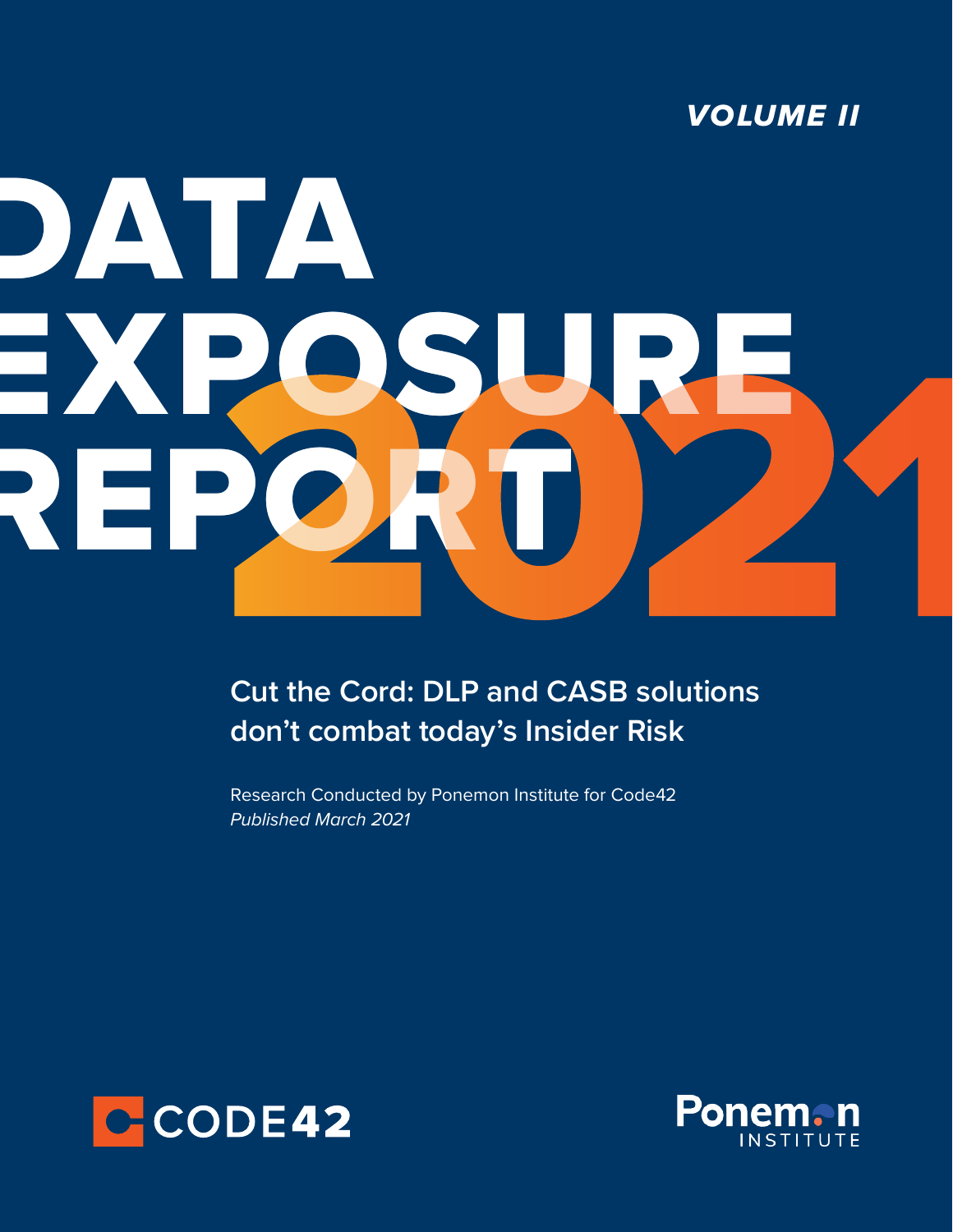### Introduction Part 1

Remote and hybrid work demand technologies that make it easy to collaborate and move files across the organization—exponentially increasing Insider Risk. Security teams' traditional response is to block data movement using conventional Data Loss Prevention (DLP) and Cloud Access Security Broker (CASB) tools that are rooted in identify, classify and block tenets known for disrupting employees' legitimate work, but these tools run counter to what business leaders and employees expect. Security leaders know they need a more nuanced strategy than simply looking at good versus bad actions. And they know their teams will never actually reduce risk while living in the forced "maintenance mode" of policy-based tools. A new approach to data protection is long overdue.

The research in The Code42 2021 Data Exposure Report on Insider Risk, Volume II highlights the frustrations security teams face with the industry's inability to mitigate today's growing Insider Risk. It serves as a wakeup call for vendors and organizations to create a more effective, proactive strategy for addressing Insider Risk. To craft this report, Code42 worked with Ponemon Institute in October of 2020 on a survey of U.S.-based IT security leaders and business decision makers. This report represents a deeper dive into the responses provided by existing users of policy-based tools, like DLP and CASB. Over the coming months, Code42 will release additional reports, each diving deeper and revealing insights into specific topics outlined in Volume I.

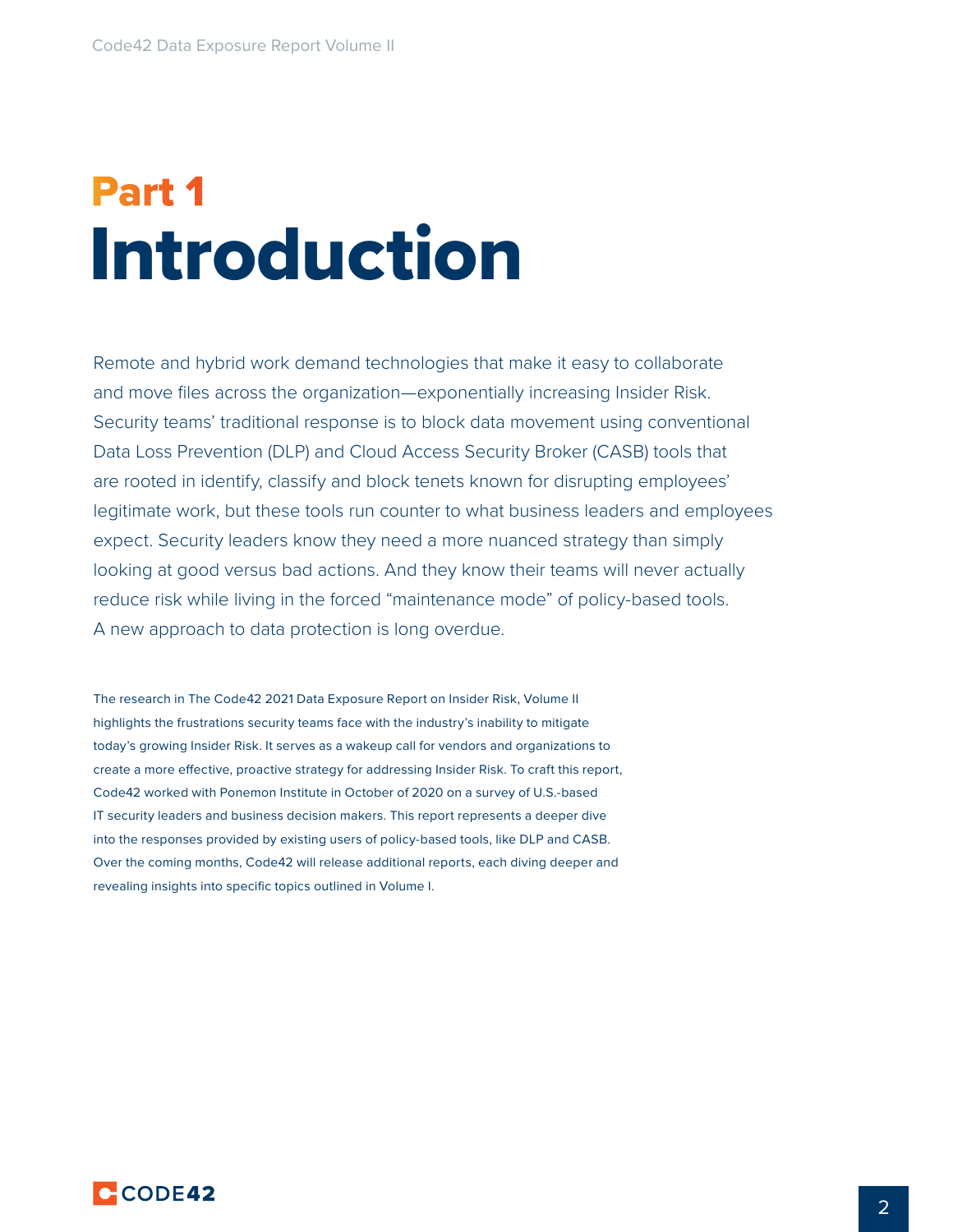### Executive Summary

The study finds that the data protection problem is getting worse every year despite massive investments in technology and process. Security leaders are frustrated with the industry's inability to address the growing risk proactively and are developing a more nuanced approach to securing data from risks that come from the way employees work today.

**DLP is not an effective strategy for stopping Insider Risk and the problem is getting worse.** 

76%

#### **KEY FINDING:**

More than three-quarters of organizations have suffered a data breach despite having a DLP solution in place.

**Current Insider Risk strategies do not align with digital transformation and the evolving nature of cloud-based work.** 



#### **KEY FINDING:**

More than half of organizations continue to use a network DLP solution to mitigate Insider Risk despite the acknowledgement that the network perimeter has dissolved amid today's highly-distributed, multi-cloud world.

**The failure of policy-based tools is forcing security teams to fly blind in their efforts to combat Insider Risks.**



#### **KEY FINDING:**

More than half of security professionals continue to rely on DLP and CASB solutions that do not provide visibility into untrusted destinations such as private email or private cloud environments, even if a network alert is triggered.

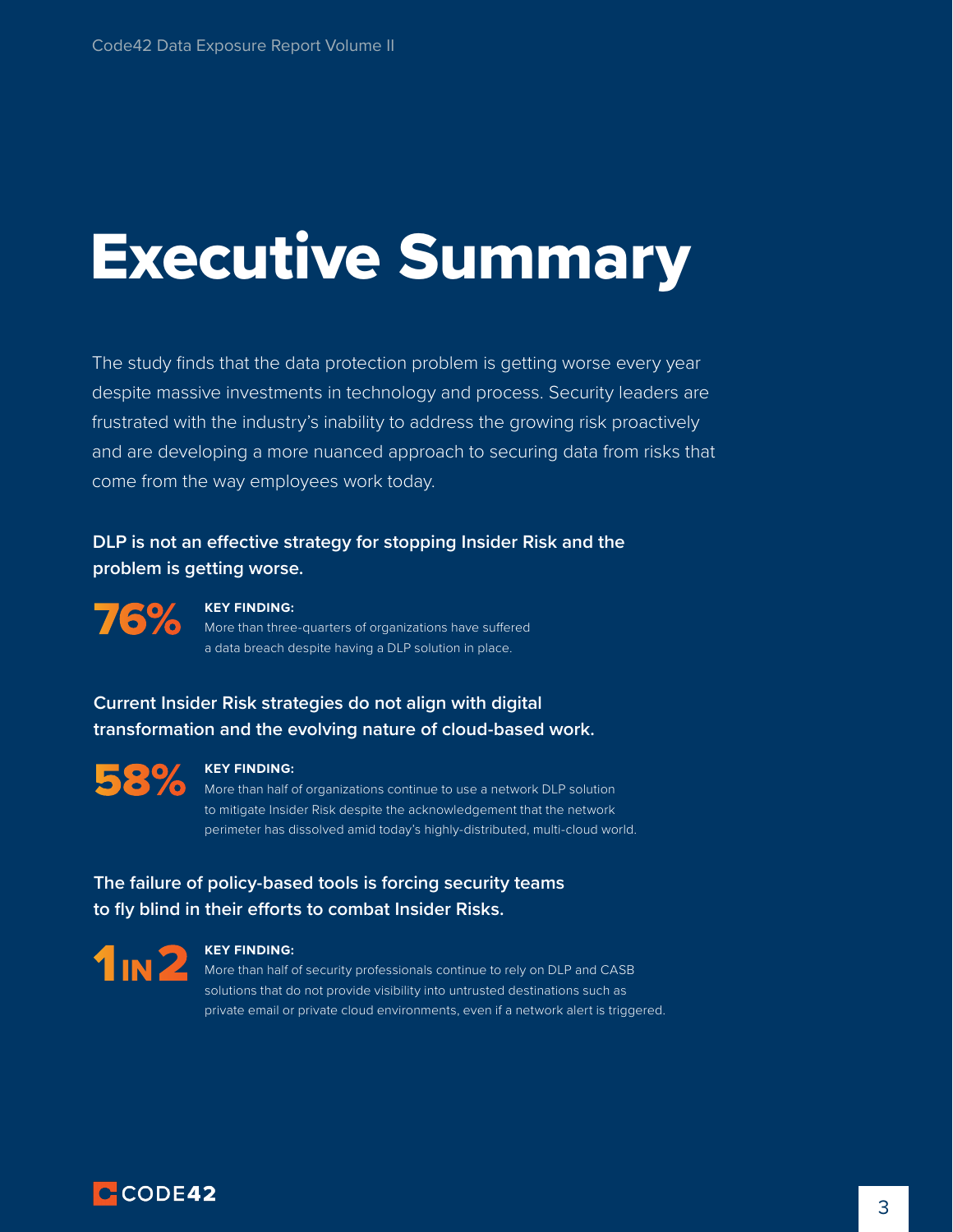# DLP is not an effective tool for stopping Insider Risk, and the problem is getting worse. Part 2

Despite a massive investment in DLP and CASB solutions, organizations around the world continue to be hit with devastating data breach events—and there's no reason to think that current strategies will turn the tide.



*IT security leaders expect Insider Risk to increase significantly in 2021*



*of respondents said they had suffered one or more data breaches involving the loss or theft of sensitive information in the last year with a DLP solution in place at the time of the event*

There's no doubt that massive changes in 2020 are making the enterprise more difficult to secure. Nearly six in 10 (59%) IT security leaders expect Insider Risk to increase significantly in 2021 while their **employees are 85% more likely to leak files today than they were pre-COVID**. Interestingly, the presence of a DLP solution doesn't matter. Employees at organizations with a DLP solution in place are just as likely to exfiltrate data--the increase in both populations is mirrored.

Data around actual insider threat events bear this out. **More than three-quarters (76%) of respondents** said they had suffered one or more data breaches involving the loss or theft of sensitive information in the last year with a DLP solution in place at the time of the event. This is up from **69%** in our 2019 report. The research also shows that organizations are no less likely to suffer a breach with a DLP solution in place, as the general responding population suffered a breach at the same rate as those with a DLP.

It's clear that few people inside the organization—from the security team to line of business leaders—have faith that existing DLP solutions are able to meet today's challenges for mitigating insider Risk.

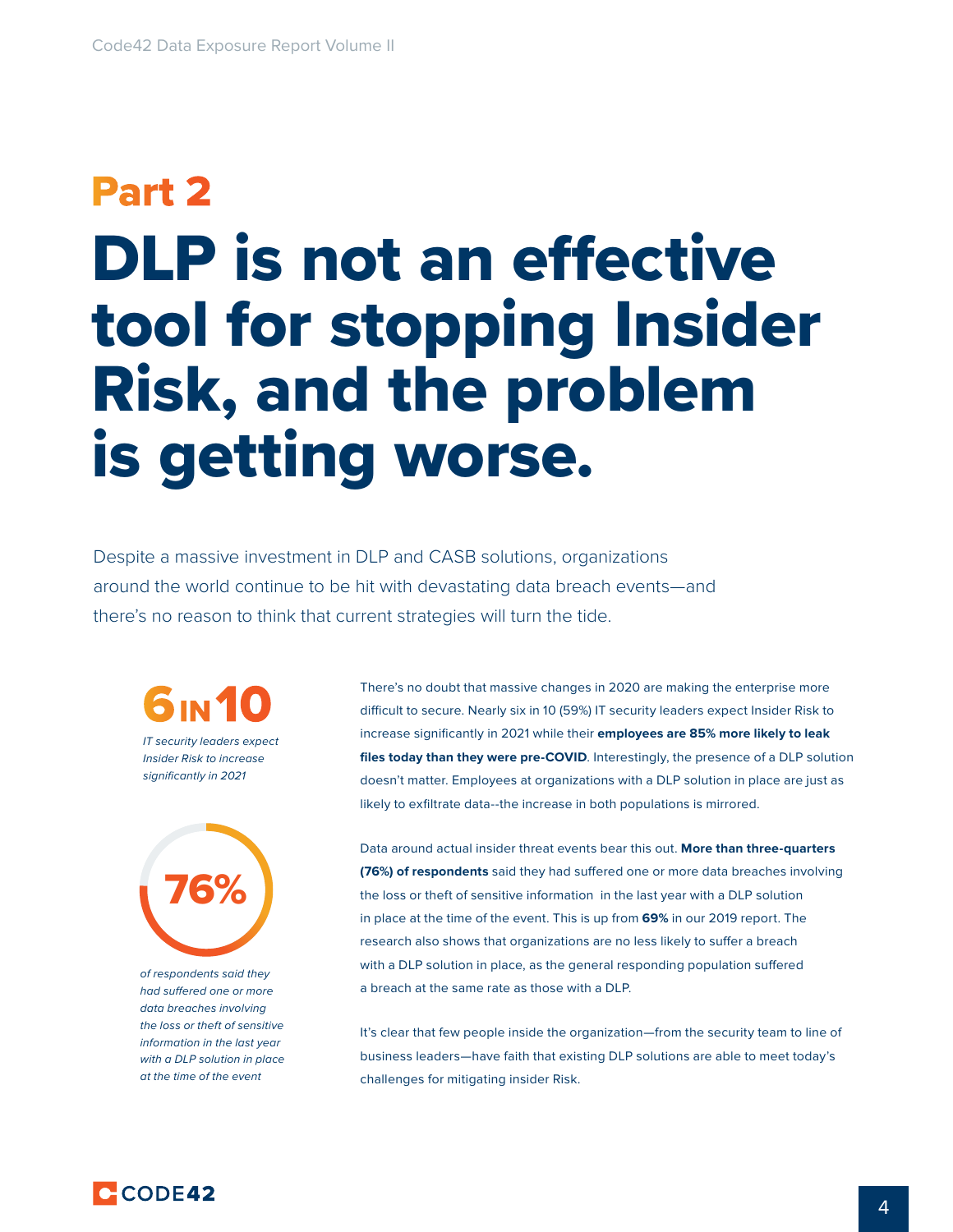## Current Insider Risk strategies do not align with digital transformation and the evolving nature of cloud-based work. Part 3

Despite changes in the way we work and access data, organizations continue to rely on outdated, ineffectual network or endpoint DLP solutions that inhibit—rather than enable—employee and security productivity.

**Nearly six in ten security professionals** use a network DLP to mitigate Insider Risk, but the network has essentially dissolved in today's highly-distributed cloud-based world. For a network DLP to work properly, employees would have to be in the office or connect via VPN. That just isn't a realistic situation today, and there's no reason to think we'll ever go back to "normal" working conditions.



*security professionals rely on a network DLP to mitigate Insider Risk, despite remote work increases and VPN reticence.*



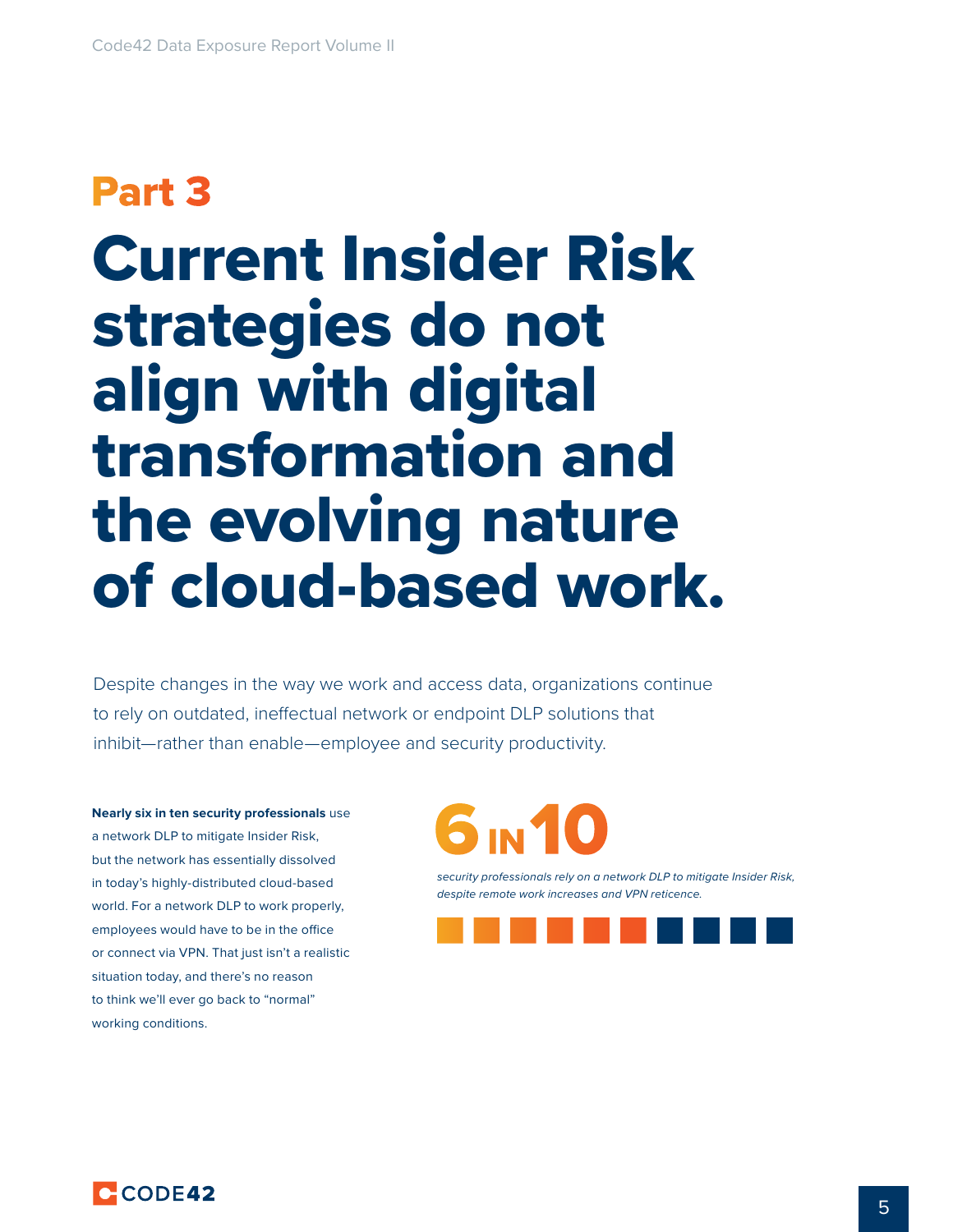A network-based solution just isn't suited for stopping Insider Risk today. According to our survey, 63% of workers use unauthorized applications daily or weekly to share files with colleagues, while **security leaders ranked browser upload activity that takes place off network and browser activity to untrusted domains as their most critical Insider Risk concerns.** Neither would be detected by network DLP solutions.



*According to security leaders*



Even if they did work, DLP solutions do not align with today's collaborative work culture. **Half (51%) of security professionals** receive daily or weekly complaints about IT mistakenly blocking legitimate employee file activity. This can slow critical workflows, pit employees versus security and create a lot of manual work for the team that has to spend time managing policy exceptions.

It's not surprising that a Forrester study in 2020 found that **77% of companies have their DLP solutions in monitor-only mode and have not fully deployed the tool.**  According to our survey, legacy DLP solutions are difficult to configure and deploy, sap critical resources and expertise and disrupt legitimate work.

**1IN2** 

*security professionals receive daily or weekly complaints about IT mistakenly blocking legitimate employee file activity.*



*of companies have their DLP solutions in monitor-only mode and* 77% *have not fully deployed the tool.* 

*\* Sourced from Forrester Report, Yesterday's Solutions Won't Solve Tomorrow's Data Security Issues, June 2020*

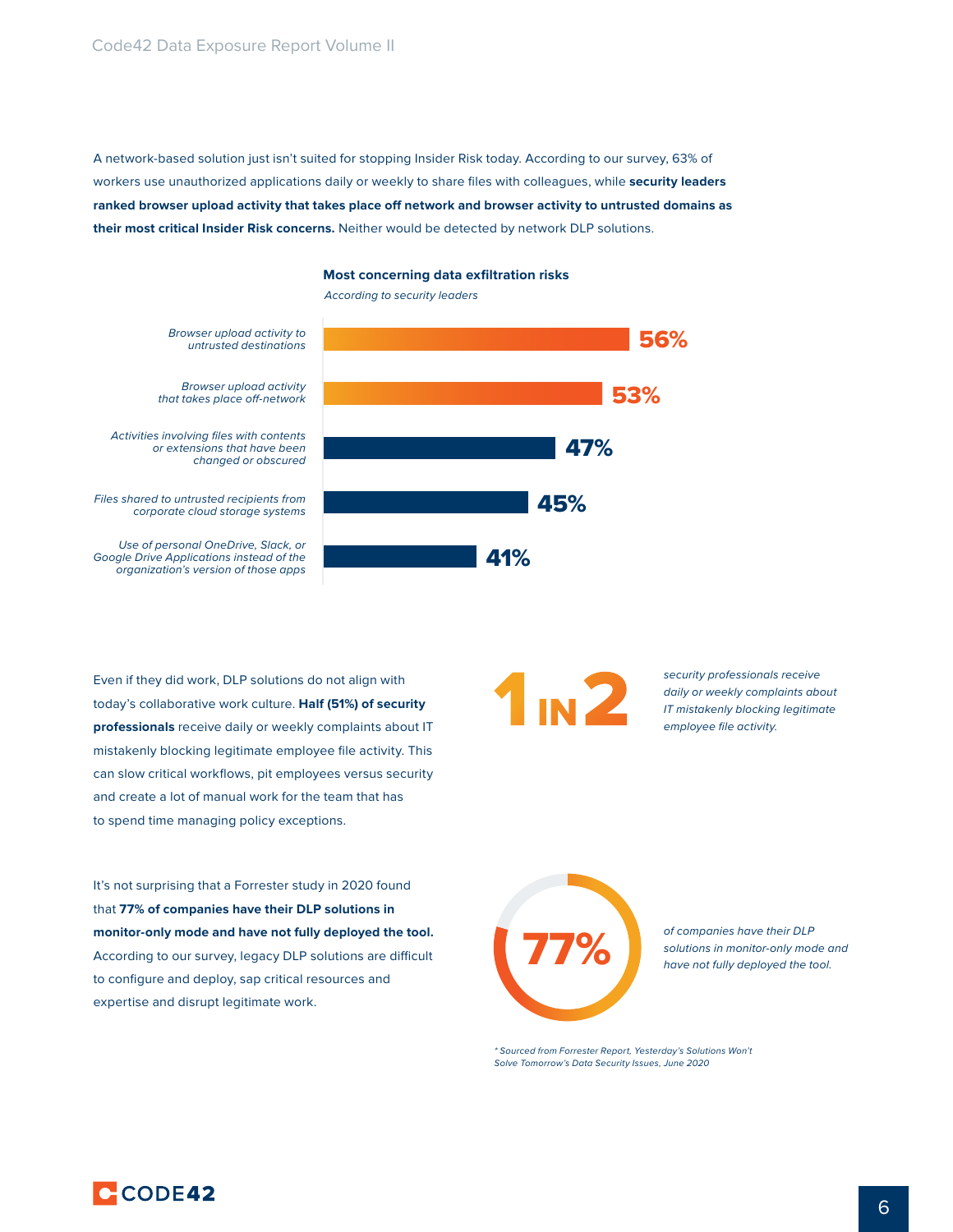## The failure of policybased tools is forcing security teams to fly blind in their efforts to combat Insider Risk. Part 4

Security teams using traditional security solutions do not have visibility into the events that lead to data exfiltration—preventing them from understanding the damage already done and from stopping future threats.

It's clear that data exfiltration is happening—and it's happening a lot. In our February 2020 Data Exposure Report, we found that **two-thirds (63%) of employees** who admit to taking data with them to a new job are repeat offenders. This is critical because 59% of departing employees move to a competitor in the same industry.

Serious risks go unnoticed because more than half (55%) of security professionals say they do not have visibility into risky file movement unless a specific event has triggered an alert or rule. This is a big problem. An employee who puts in their two-week notice likely already exfiltrated the data and files they need in their new job before they tendered their resignation, and security teams have no way of knowing the extent to which sensitive information has been compromised. In fact, **72% of the time, security professionals do not have the necessary context to know if they should close or pursue an investigation.**

72% **of the time, security professionals do not have the necessary context to know if they should close an investigation**

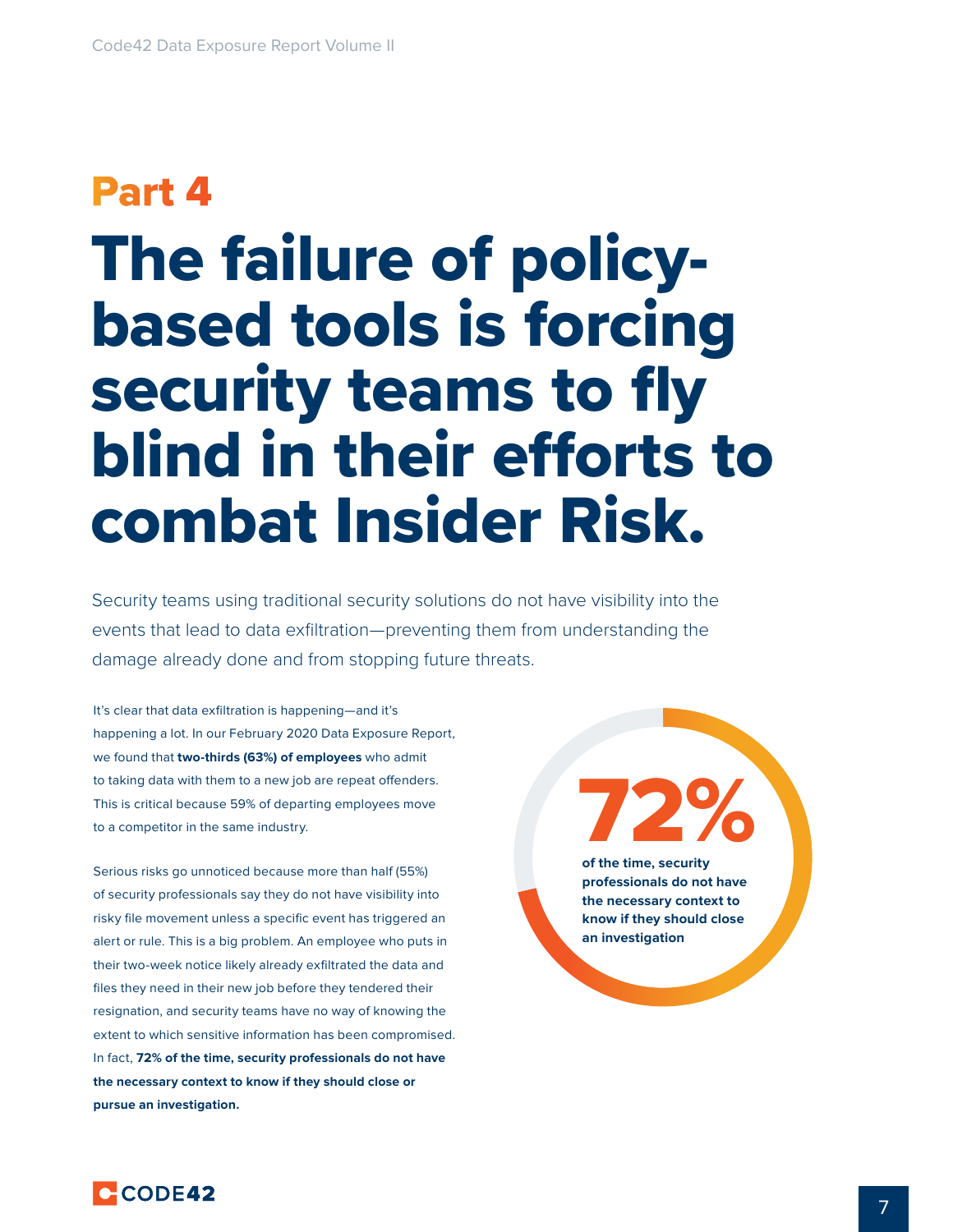### Conclusion Part 5

Enterprise security teams know that Insider Risk is a growing problem for their organizations—yet many continue to rely on policy-based tools like DLP and CASB. This severely handicaps security teams—preventing them from mitigating file exposure and exfiltration risks without disrupting employee productivity and collaboration. The problem will continue to frustrate security leaders until they admit that they'll never be able to categorize or predict every data risk.

#### **Recognize the extent of the problem.**

The world is changing, and security teams need to adapt to today's challenges while preparing for the future. This requires a new way to assess and prioritize risk, proactively mitigate or manage that risk and secure a new collaboration culture without putting data or the ability of employees to innovate and collaborate at risk.

#### **Find the right tool for the job.**

It's clear that existing solutions are not suited for meeting today's data security challenges. Security teams need to identify tools they can put in place to enable business transformation in a cloud-based world.

#### **Put everything in context.**

Security leaders need to give their teams modern Insider Risk mitigation tools that allow them to proactively prioritize the riskiest activity, streamline the investigation and response workflows for those risks, and improve risk posture over time.

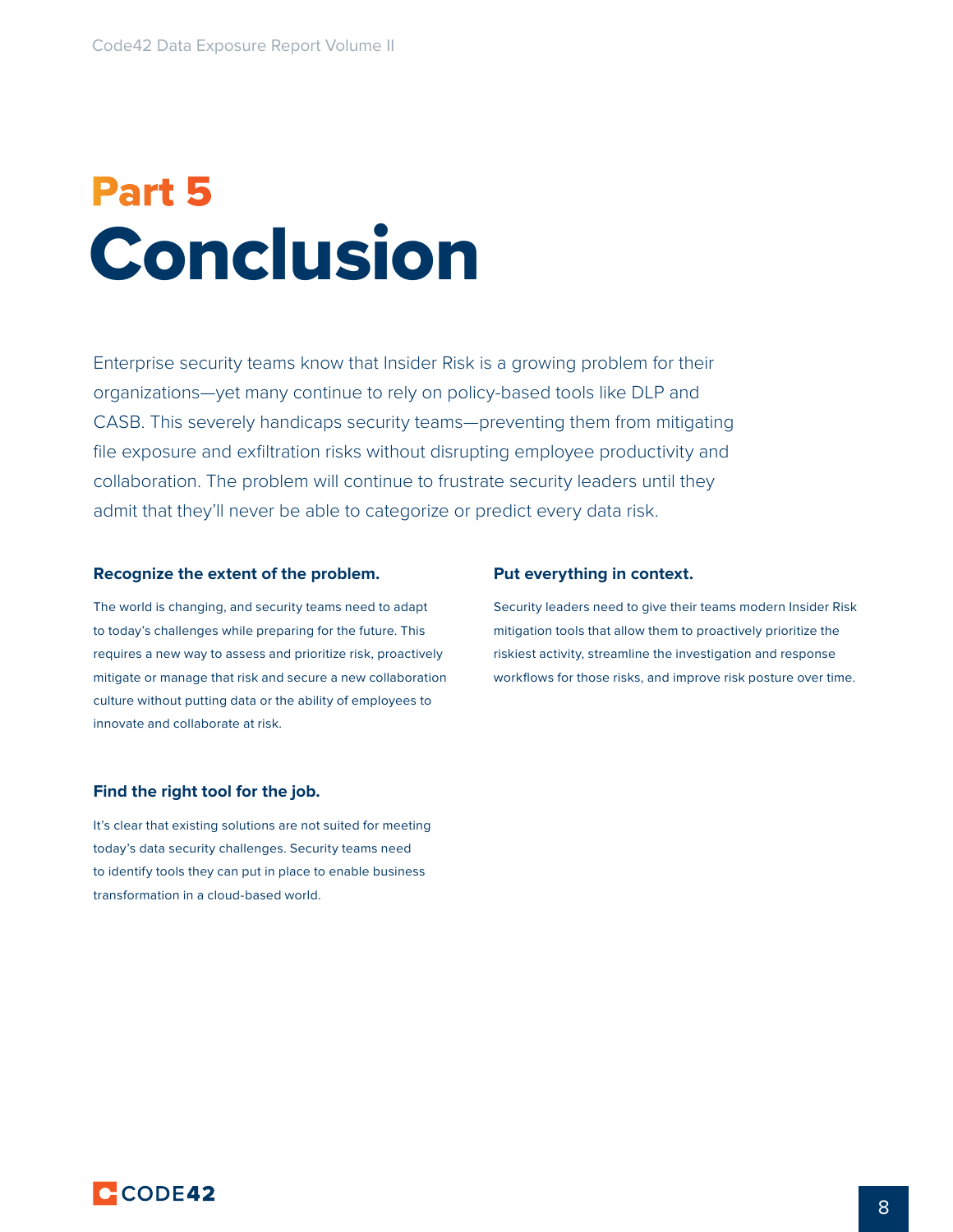# Methodology Part 6

The research for this report was conducted by Ponemon Institute. The survey was completed by 623 IT security leaders and 586 business decision makers from the U.S. All respondents were familiar with their organizations' approach to securing sensitive information.

### **C**CODE42

#### **About Code42**

Code42 is the leader in Insider Risk detection and response. Native to the cloud, Code42 rapidly detects data loss, leak and theft as well as speeds incident response – all without lengthy deployments, complex policy management or blocking employee productivity. With Code42, security professionals can protect corporate data and reduce Insider Risk while fostering an open and collaborative culture for employees. Backed by security best practices and control requirements, Code42's Insider Risk solution can be configured for GDPR, HIPAA, PCI and other regulatory frameworks.

More than 50,000 organizations worldwide, including the most recognized brands in business and education, rely on Code42 to safeguard their ideas. Founded in 2001, the company is headquartered in Minneapolis, Minnesota, and backed by Accel Partners, JMI Equity, NewView Capital and Split Rock Partners. Code42 was recognized by Inc. magazine as one of America's best workplaces in 2020. For more information, visit **[code42.com](http://code42.com)**.

### **Ponemon**

#### **Advancing Responsible Information Management**

Ponemon Institute is dedicated to independent research and education that advances responsible information and privacy management practices within business and government. Our mission is to conduct high quality, empirical studies on critical issues affecting the management and security of sensitive information about people and organizations.

We uphold strict data confidentiality, privacy and ethical research standards. We do not collect any personally identifiable information from individuals (or company identifiable information in our business research). Furthermore, we have strict quality standards to ensure that subjects are not asked extraneous, irrelevant or improper questions.